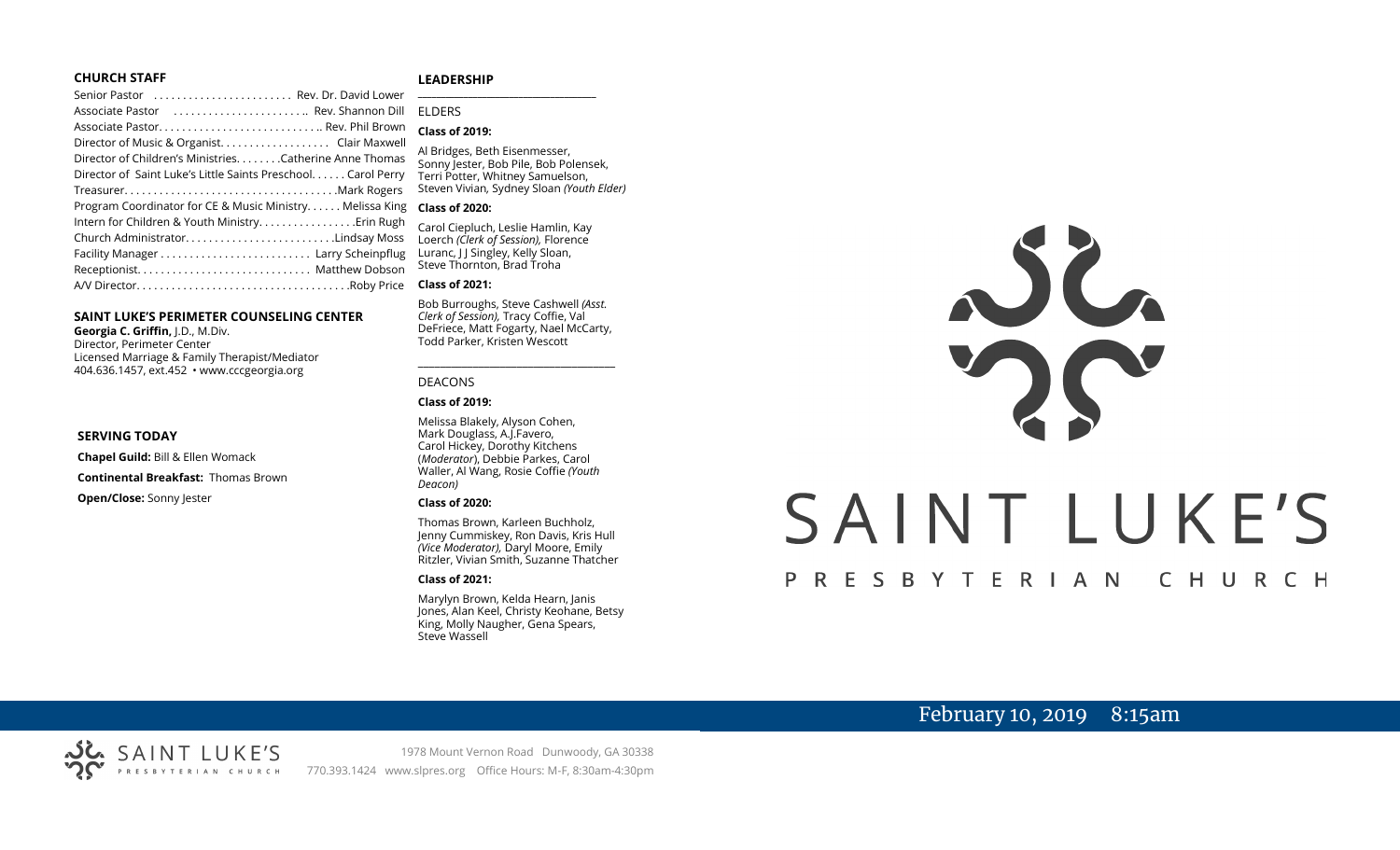

1978 Mount Vernon Road • Dunwoody, Georgia 30338 770.393.1424 • www.slpres.org

## **February 10, 2019**

5th Sunday after Epiphany

#### **Liturgical Color:** Green

*Liturgical colors can orient us to the season of the church year and help to engage the sense of sight in worship. Green is used for all other times not marked by specific festival or season.*

#### **SUNDAY SCHEDULE**

8:15am Chapel Communion Service 9:15am Sunday School 10:30am Sanctuary Worship Service *Nursery available at all services and Sunday School.* 

#### MISSION

Responding to God's call and empowered by the Holy Spirit, we invite all to join us in knowing, serving, and sharing Jesus Christ here and around the world.

#### VISION

To be a beacon of faith, hope, and love– every member an active disciple in Christ's ministry.

## **WELCOME, GUESTS!**

We are delighted you are worshipping with us.

**DURING** the Welcome, please print the requested information on the Friendship Pad and pass the Friendship Pad down the pew.

**AFTER** the worship service, please join us outside the Chapel where our Pastors will be available to answer questions and provide you with a loaf of freshly-baked bread.

## **FOR MORE** information about our programs, ministries or membership, please

contact one of our Pastors at 770.393.1424, or visit our website: slpres.org.

## **THAT ALL MAY WORSHIP**

**ASSISTIVE** hearing devices, large print hymnals, large print bulletins and back cushions are available. Please contact an usher for further assistance.  $\Box$ 

**CHILDREN** are a precious part of our church family, and we welcome them in worship. Worship activity sheets and tactile activities are available on the table just outside the Chapel doors. For your convenience, there is a Family Restroom located in the administrative office's hallway, on the first floor, near the main lobby.

## **INFORMATION FOR ALL TARTAN TROT SUPPORTERS**

### **RACE DAY IS FEBRUARY 23rd!**

#### **1 - REGISTER FOR THE RACE**

We need runners! If you are a sponsor, please use the promo code already provided to you by email to take advantage of your complimentary race registrations! It's a perk of being a sponsor. Use them yourself or give them away. You can register here: [https://raceroster.com/events/2019/16889/tartan](https://raceroster.com/events/2019/16889/tartan-trot-5k10k)-trot-5k10k

#### **2 - BECOME A SPONSOR OR PAY YOUR PLEDGE**

There is still time to sponsor. Please feel free to do so online through Realm or using a pledge card. If you have already pledged, just a friendly reminder that you may fulfill your pledge online through Realm or you can drop a check off in the collection plate or the church office. Be sure to write "Tartan Trot 2018" in the memo line.

#### **3 - VOLUNTEER**

We can't make the Tartan Trot happen without all of the the volunteers. We have lots of opportunities outside and inside so please take a look at the sign up to find a spot or we can find one for you....

[https://www.signupgenius.com/go/10C0B4AABAD2BA31](https://www.signupgenius.com/go/10C0B4AABAD2BA31-tartan)-tartan

#### **4 - CAKE & PIES**

We are famous in the running world for our awards of baked goods. We need **150+** homemade pies and cakes; and are very grateful to each on of you for your willingness to keep the tradition going. Please sign up at: [https://www.signupgenius.com/go/9040A4AAAAF22A13](https://www.signupgenius.com/go/9040A4AAAAF22A13-2019)-2019

**5 - GIVING BACK: ATHLETIC SHOE RECYCLING -** From the faithful shoes that helped you cross many finish lines to those well-loved or unused sneakers hiding in the back of the closet, it's time to let go and give them a new life. On February 17 - 24th, drop your sneakers (athletic shoes only!) in the designated bins located in the Great Hall and lobby.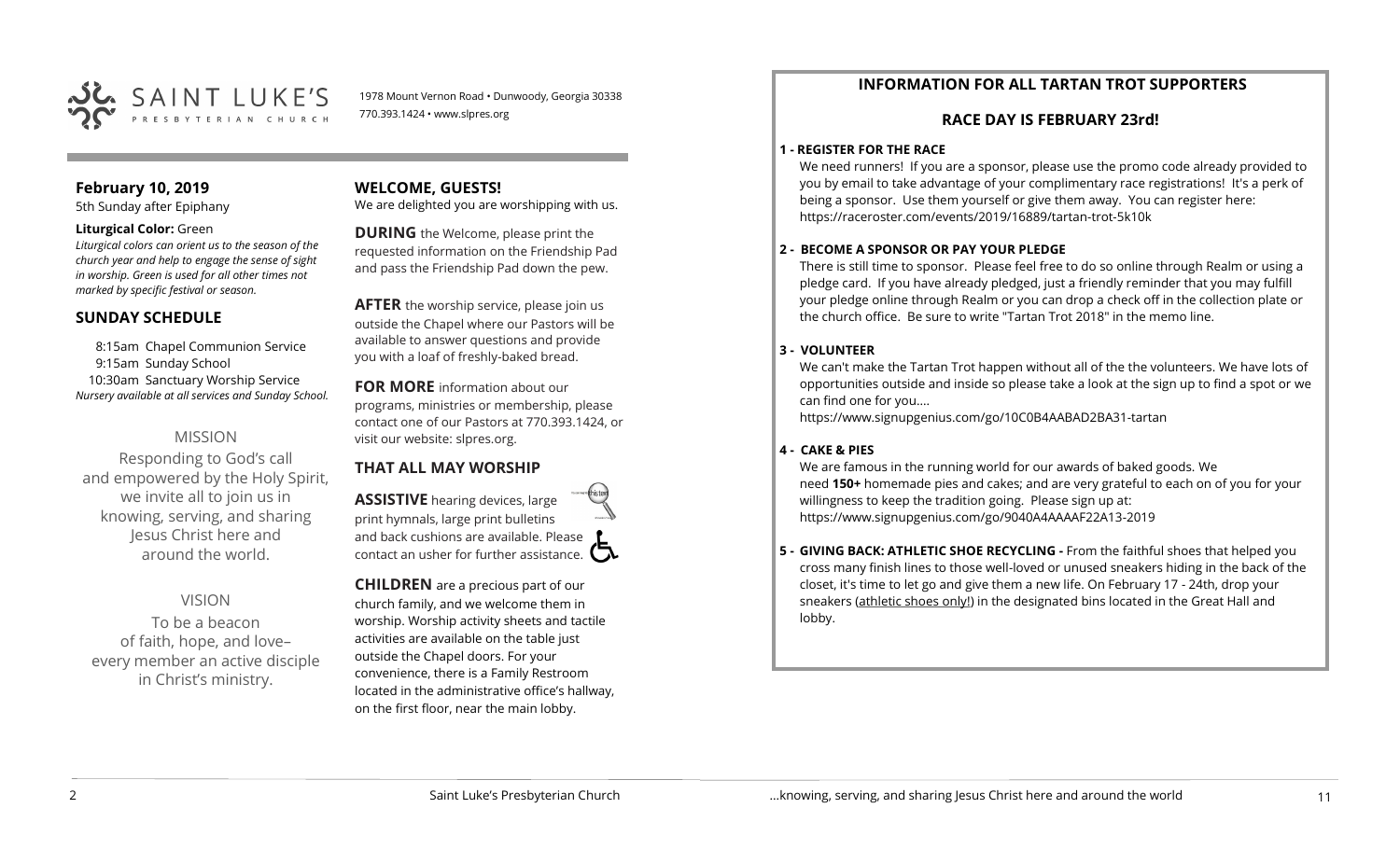# MUSIC MINISTRY

**Clair Maxwell clairmaxwell@slpres.org / 770.393.1424 ext. 227** 

 $\_$  , and the state of the state of the state of the state of the state of the state of the state of the state of the state of the state of the state of the state of the state of the state of the state of the state of the

#### **YOUTH RECITAL, MARCH 10: CALL FOR PERFORMERS**

Any youth (grades 1 through 12) who play an instrument or sing, and would like to perform a piece/song that they have learned for an audience, are invited to participate in the Saint Luke's Youth Recital on March 10 at noon in the Chapel. Deadline to submit your name, title, composer, and accompanist needed (yes/no) is **Sunday, March 3**. For more information, contact Clair Maxwell at clairmaxwell@slpres.org.

**CHASTAIN 2019: CALL FOR PERFORMERS—** We are now making preparations for **Chastain at Saint Luke's,** which will be held on Sunday, May 5. Any singers or performers who would like to participate need to let Clair Maxwell, Director of Music Ministry, know by Friday, February 15. All are welcome!

## **In Preparation for Worship**

"Wanna fly? You gotta give up the stuff that weighs you down."

*- Toni Morrison*

**Prelude** Chorale Prelude *Johannes Brahms*

#### **Welcome and Announcements**

*If you are new to Saint Luke's today, welcome, we are so glad you are here! We have a gift of fresh bread we would love to give to you as a token of our gratitude. Please introduce yourself after worship to receive your welcome gift.*

*Please take the time now to fill out the Friendship Pads situated at the end of each pew. Write down your names and pass the pad down the pew, so that you may greet your pew neighbors by name and that we may know you are here.*

## **Call to Worship\***

- Leader: Christ invites us to make our home in Him, as He makes His home in us.
- **People: Let us build our homes on the rock that is Christ Jesus.**
- Leader: Then the storms of life will not bully or destroy us.
- **People: Let the word of God dwell in us richly, in all wisdom.**

**Opening Hymn #766\*** The Church of Christ Cannot Be Bound

### **Call to Confession\***

Leader: The Lord be with you. **People: And also with you.**  Leader: Let us pray.

## **Prayer of Confession\***

#### **Merciful God,**

**There is no distinction among us, for we have all sinned and fallen short of your glory. We have not always kept your words in our hearts and minds, nor taught them to our children continuously. Forgive us, we pray, and give us the gift of your grace, that we may be set right through our faith in Jesus Christ. Hear also the personal confessions on our hearts…** *(Silence is kept for personal reflection.)*

Leader: Lord, in your mercy. **People: Hear our prayer. Amen.**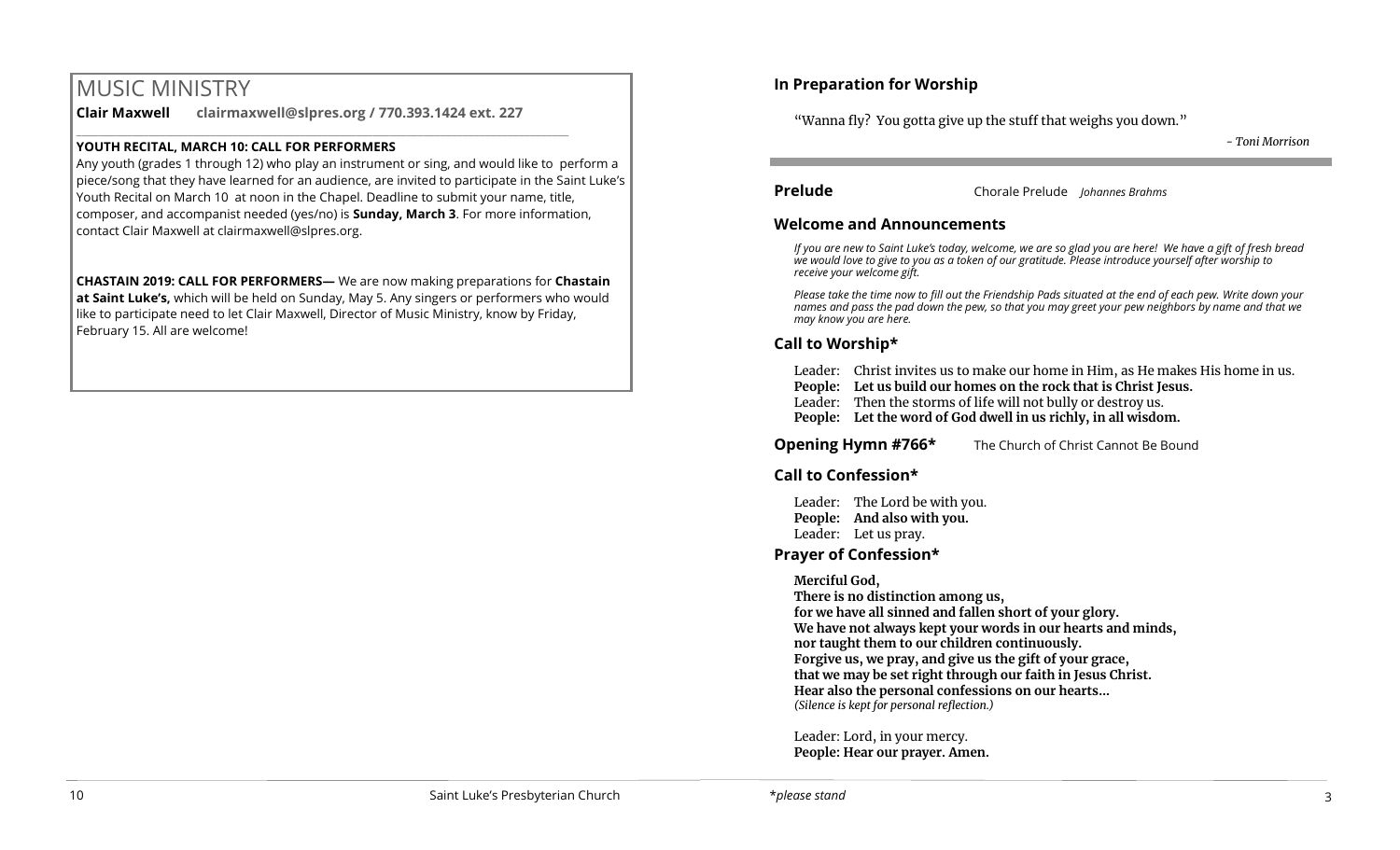## **Assurance of Forgiveness\***

### **Song of Praise #673\*** *stanza 3*



## **Passing the Peace of Christ\***

Leader: May the peace of Christ be with you. **People: And also with you.** 

## **Prayer for Illumination**

#### **Scripture Reading** Matthew 7:1-14,24-29, *pg. 6 of the New Testament*

Leader: The Word of the Lord. **People: Thanks be to God.** 

#### **Tell Us Our Story Shannon Dill Shannon Dill**

*Children are always welcome to stay in worship. If preferred, parents may take their child(ren) to child care in Room 114.*

**Sermon Example 3** Foundations of Grace" **The Contract Contract Contract Contract** David Lower

Armann Fenger

# YOUTH MINISTRY

**Phil Brown philbrown@slpres.org / 770.393.1424 ext. 238**  \_\_\_\_\_\_\_\_\_\_\_\_\_\_\_\_\_\_\_\_\_\_\_\_\_\_\_\_\_\_\_\_\_\_\_\_\_\_\_\_\_\_\_\_\_\_\_\_\_\_\_\_\_\_\_\_\_\_\_\_\_\_\_\_\_\_\_\_\_\_\_\_\_\_\_\_\_\_\_\_\_\_\_\_\_\_\_

#### **FEBRUARY 10**

**Sunday School:** Breakfast out, meet in lobby at 9:15AM; bring money for breakfast.

Youth group: We are in full Tartan Trot mode. We will deliver notes to the neighborhood. Parents we need help with this activity. Talk to Erin or Phil. Note delivery 4:00-5:30pm, before it gets dark.

Also, check your emails or the volunteer tab on the Saint Luke's web site for how you can volunteer to help with Tartan Trot on February 23.

#### **FEBRUARY 17**

We will decorate the church 4:30-6:00pm followed by a spirit night at Vintage Pizza to get the Tartan Trot week kicked off right. Bring friends and neighbors for dinner that evening at Vintage Pizza.

### **YOUTH RECITAL, MARCH 10: CALL FOR PERFORMERS**

Any youth (grades 1 through 12) who play an instrument or sing, and would like to perform a piece/song that they have learned for an audience, are invited to participate in the Saint Luke's Youth Recital on March 10 at noon in the Chapel. Deadline to submit your name, title, composer, and accompanist needed (yes/no) is **Sunday, March 3**. For more information, contact Clair Maxwell at clairmaxwell@slpres.org.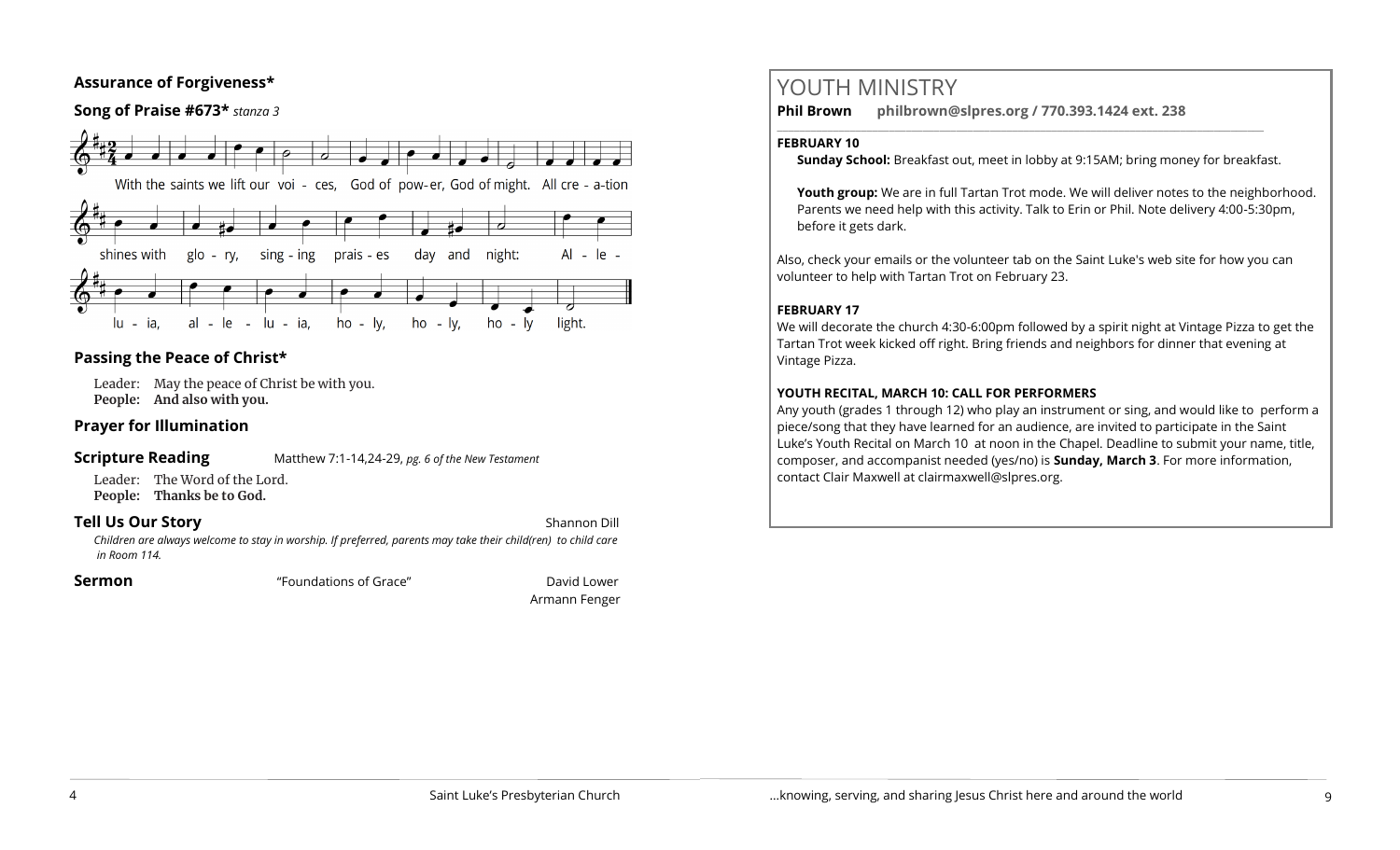# S P L A S H ! CHILDREN'S MINISTRIES

**Catherine Anne Thomas cathomas@slpres.org / 770.393.1424 ext. 228 \_\_\_\_\_\_\_\_\_\_\_\_\_\_\_\_\_\_\_\_\_\_\_\_\_\_\_\_\_\_\_\_\_\_\_\_\_\_\_\_\_\_\_\_\_\_\_\_\_\_\_\_\_\_\_\_\_\_\_\_\_\_\_\_\_\_\_\_\_\_\_\_\_\_\_\_\_\_\_\_\_\_\_\_\_\_\_\_\_\_\_\_\_\_\_\_\_\_\_\_\_\_\_\_\_\_** 

#### **ROAR VBS!**

Online registration for ROAR Vacation Bible School will begin on March 1! The drumbeats of our African safari will begin on Monday, June 10 and continue through Thursday, June 13. VBS "in the Saint Luke's village" is for ages 3 (by September 1, 2018) through current  $3^{rd}$  grade. Kids in current  $4<sup>th</sup>$  and  $5<sup>th</sup>$  grades will enjoy daily adventures "in the wild" as they serve the community. All kids will discover that "life is wild, God is good". For more information, please contact [cathomas@slpres.org.](mailto:cathomas@slpres.org) 

#### **YOUTH RECITAL, MARCH 10: CALL FOR PERFORMERS**

Any youth (grades 1 through 12) who play an instrument or sing, and would like to perform a piece/song that they have learned for an audience, are invited to participate in the Saint Luke's Youth Recital on March 10 at noon in the Chapel. Deadline to submit your name, title, composer, and accompanist needed (yes/no) is **Sunday, March 3**. For more information, contact Clair Maxwell at clairmaxwell@slpres.org.

# ADULT MINISTRY

**Shannon Dill shannondill@slpres.org / 770.393.1424 ext. 229**   $\mathcal{L}_\mathcal{L} = \mathcal{L}_\mathcal{L} = \mathcal{L}_\mathcal{L} = \mathcal{L}_\mathcal{L} = \mathcal{L}_\mathcal{L} = \mathcal{L}_\mathcal{L} = \mathcal{L}_\mathcal{L} = \mathcal{L}_\mathcal{L} = \mathcal{L}_\mathcal{L} = \mathcal{L}_\mathcal{L} = \mathcal{L}_\mathcal{L} = \mathcal{L}_\mathcal{L} = \mathcal{L}_\mathcal{L} = \mathcal{L}_\mathcal{L} = \mathcal{L}_\mathcal{L} = \mathcal{L}_\mathcal{L} = \mathcal{L}_\mathcal{L}$ 

#### **ADULT SUNDAY SCHOOL**

Individual classes have begun. Please see the website for a full description of each class. (http://slpres.org/program-ministries/adult-ministry/sunday-school)

Faith Foundations: Room 232 House to House: Room 203 Seasons of the Spirit: Room 231/233 Soul Food: Room 234/236

#### **FRIDAY MORNING MEN'S BIBLE STUDY**

Fellowship and Bible study every Friday from 6:40-8am in the Parlor with Dan Joyce.

#### **BIBLE STUDY: "WAYFARERS"**

Come join David, Shannon or Phil as this week's preacher leads a study of the scripture for the upcoming Sunday's worship. Meet on Wednesdays at 10am in the church library.

## **Affirmation of Faith\*** Apostles' Creed

**I believe in God, the Father Almighty,**

**Maker of heaven and earth, and in Jesus Christ, his only Son, our Lord; who was conceived by the Holy Ghost, born of the Virgin Mary, suffered under Pontius Pilate; was crucified, dead, and buried; he descended into hell; the third day he rose again from the dead;**

**He ascended into heaven, and sitteth on the right hand of God the Father Almighty; from thence he shall come to judge the quick and the dead. I believe in the Holy Ghost; the holy catholic Church; the communion of saints; the forgiveness of sins; the resurrection of the body; and the life everlasting. Amen.**

## **Offering Invitation**

*Giving is a tangible sign of worship. If you give electronically, there is a blue, laminated, electronic giving card in the pew rack to place in the offering plate as it is passed.*